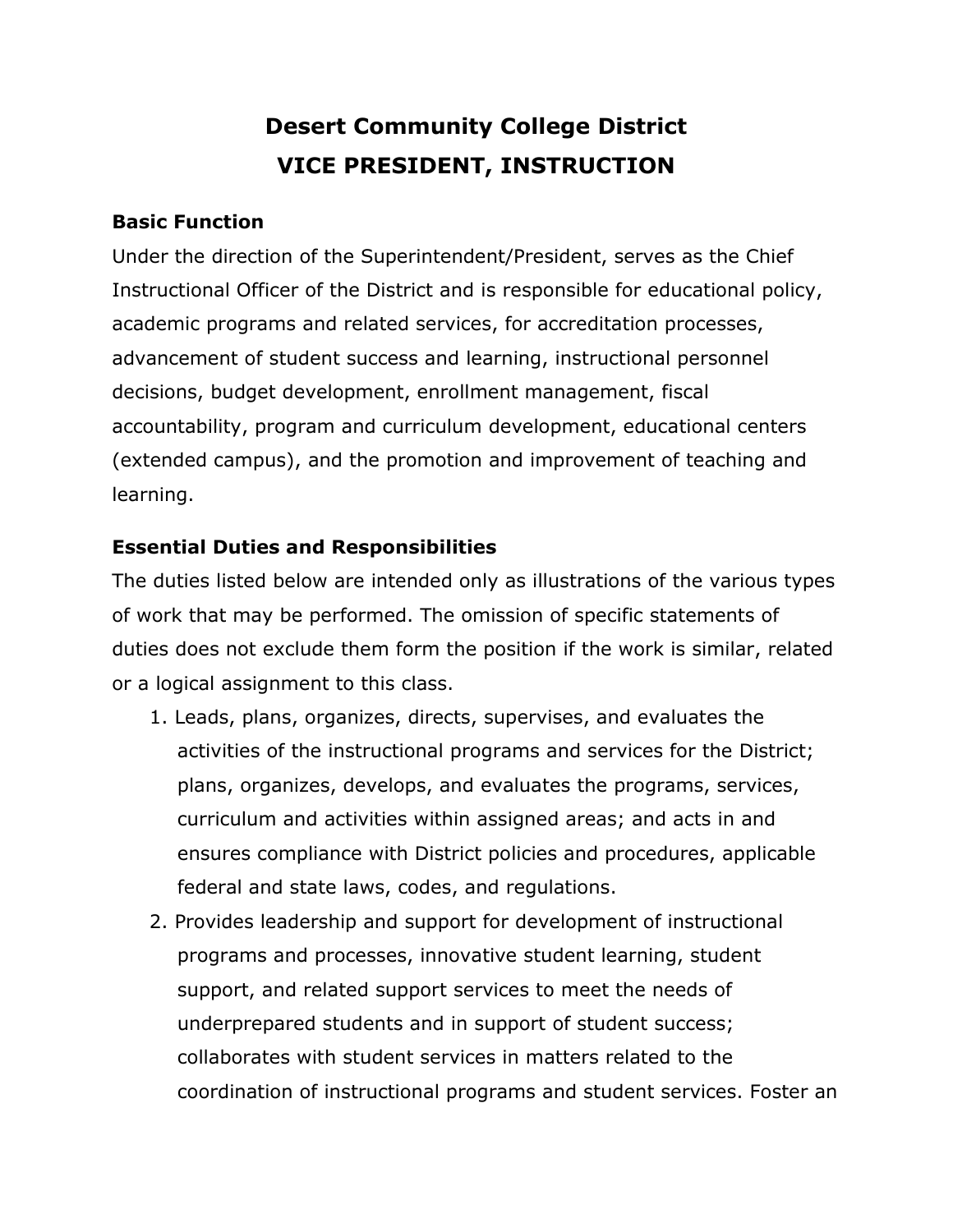environment which encourage innovation, quality instruction and learning excellence.

- 3. Provides leadership in accreditation and self-evaluation as the Accreditation Liaison Officer; collaboratively provides leadership in strategic and educational planning, program review processes, enrollment management strategies, initiatives, and efficiencies, college-wide efforts to implement the Guided Pathways framework and the advancement of distance learning; participates in the planning of new facilities for the purpose of instruction.
- 4. Provides leadership for the continuing development and assessment of Student Learning Outcomes to meet the educational needs of students.
- 5. Plans and directs studies for program development and program effectiveness.
- 6. Promotes instructional and student success, advancement of student success, expansion of student learning outcomes, and effective integration of technology into the learning process and the initiation of supplemental learning.
- 7. Provides coordination for preparation and development of class schedules, college catalog, and other necessary publications.
- 8. Assists in identifying resources for development through grants and special projects; coordinates and assist in preparation of project applications for special funding to support student success programs and services; promotes economic and resource development in support of workforce development and Career Technical Education (CTE) programs and services.
- 9. Directs and implements sound fiscal planning; supervises the preparation, submission, and implementation of budget for areas of responsibility; monitors accountability performance reports.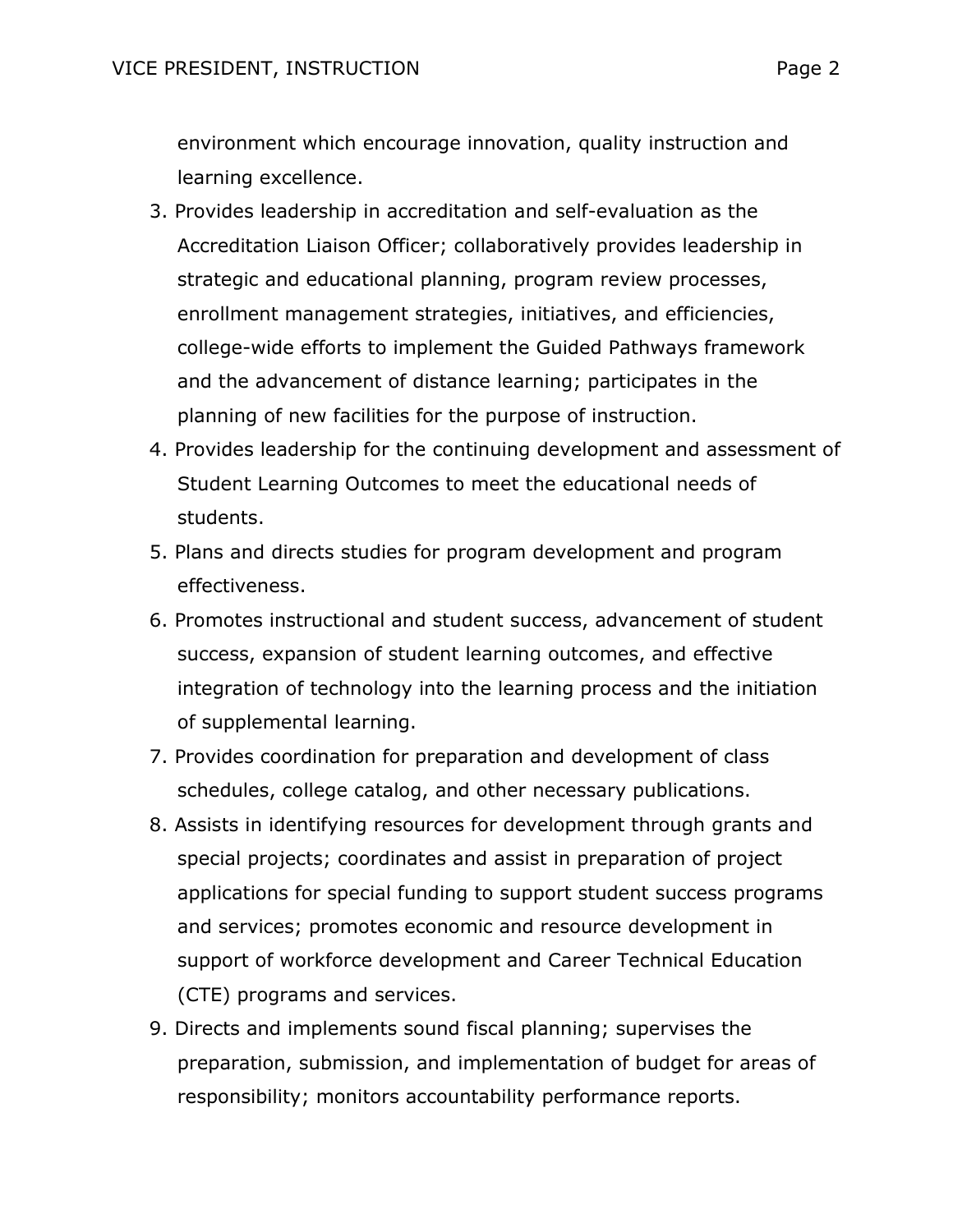- 10. Represents the District to national, state, and local agencies and at various councils, committees, and task forces, as appropriate; participates actively in and supports shared governance components and activities.
- 11. Establishes and maintains effective working relationships with students, staff, faculty, and administrations, community groups, educational entities, business, industry, government and legislative bodies to develop partnerships which result in improved service to the community and students.
- 12. Supervises, evaluates, assigns, disciplines, and directs the work of assigned personnel; provides orientation, training, and professional development of administrative, faculty, and staff personnel in areas of responsibility.
- 13. Direct the preparation and maintenance of a variety of narrative and statistical reports, records and files. Prepares and present Board reports.
- 14. Perform other duties as assigned.

## **Minimum Qualifications**

- Master's degree from an accredited institution in a subject discipline taught at the college or in a service area offered by the District; and
- Three (3) years of leadership experience in the supervision or coordination of multiple academic departments or programs is required;

## **Desirable Qualifications**

- At least three (3) years of teaching experience at the post-secondary level
- Possession of an earned doctorate degree
- Experience in negotiations with employee organizations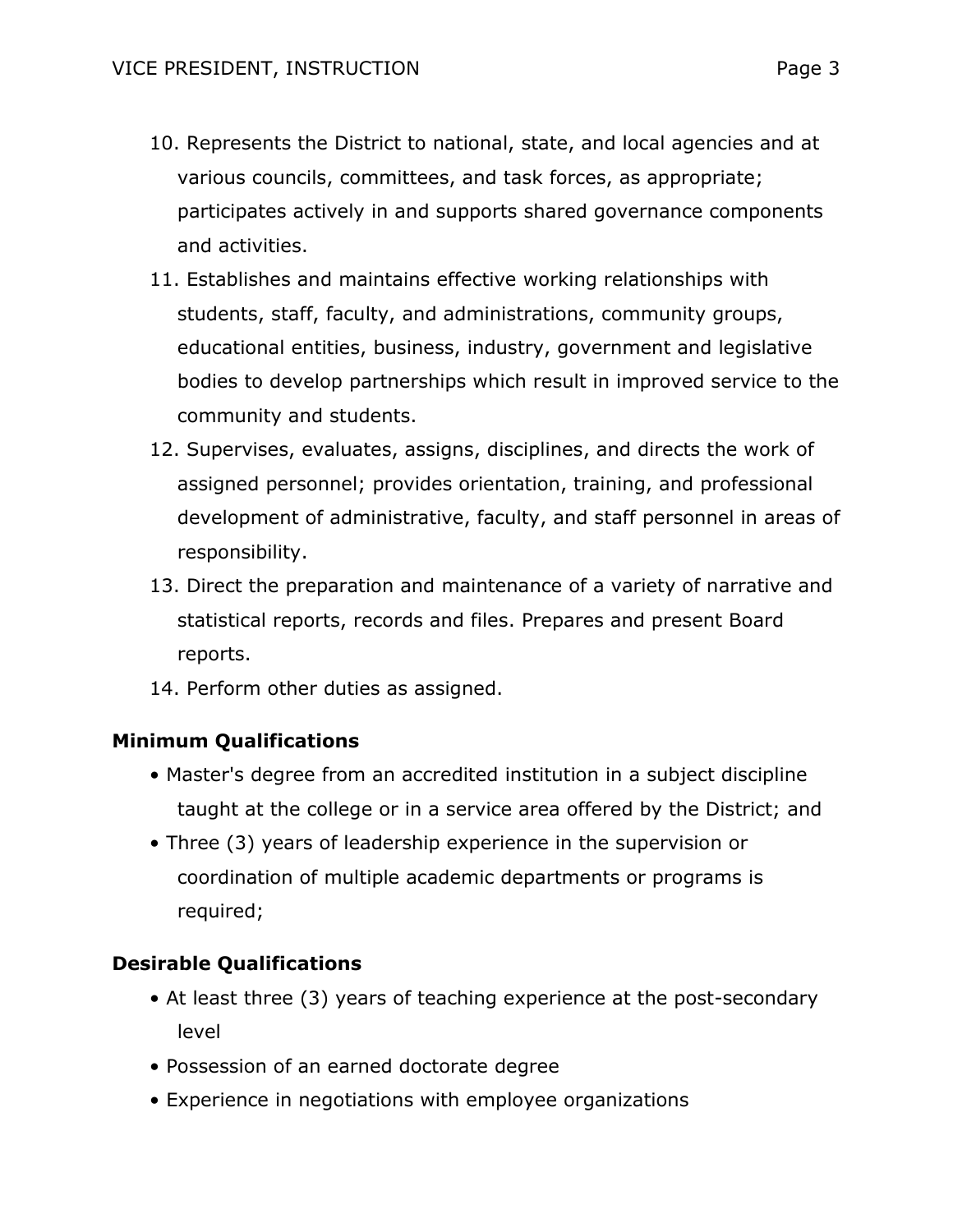• At least three (3) years of formal training, internship, or leadership experience reasonably related to the administrative assignment

## **Required Proficiencies**

Knowledge, experience and abilities to perform the above listed responsibilities and functions in an efficient, effective, harmonious manner.

## **Knowledge and Abilities**

## **Knowledge of:**

- 1. The Community College role in higher education, including the mission of the California Community Colleges.
- 2. Community College instructional program principles, practices, and procedures.
- 3. Adult learning theories and learning styles including multiple methods of instruction, new technologies in the learning process, and understanding of current and emerging instructional delivery methods.
- 4. Curriculum development, course articulation, and student matriculation.
- 5. Budget preparation and control.
- 6. Methods of respectful and sensitive communication with diverse constituencies.
- 7. Strategic planning and program development.
- 8. Participatory approaches to governance.
- 9. Principles and practices of administration, supervision, and training.
- 10. Methods and techniques of research, analysis, and decision-making.
- 11. Principles and procedures of statistical record keeping and report preparation.
- 12. District organization, operations, policies and objectives.
- 13. State reporting system and procedure and applicable laws, codes,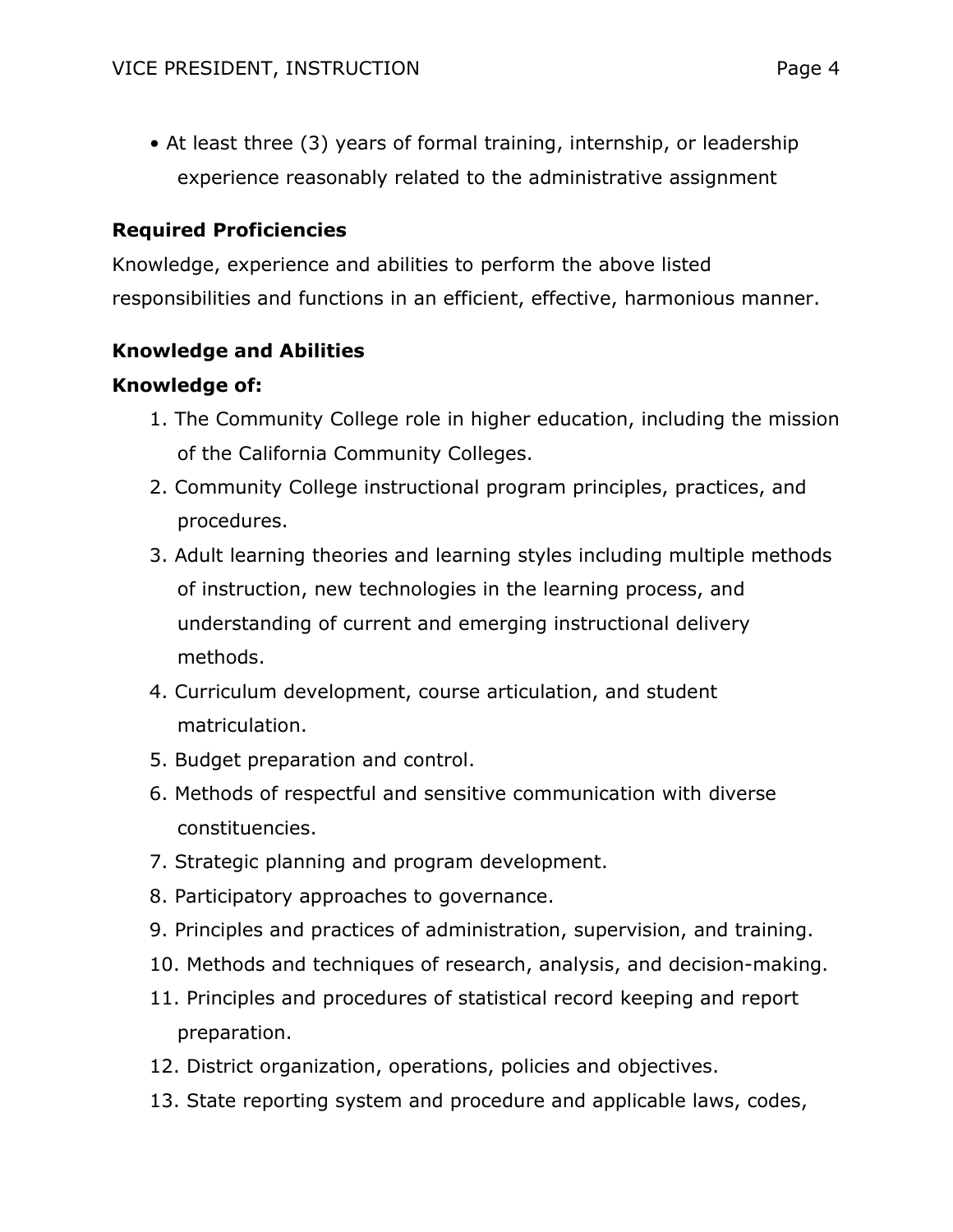regulations, policies and procedures.

#### **Ability to:**

- 1. Exercise group leadership skills that emphasize collaboration, consensus building, conflict resolution, and problem solving.
- 2. Develop and evaluate comprehensive plans to meet current and future needs of assigned areas.
- 3. Maintain current knowledge of new developments and innovations in community colleges and higher education in general and serve as an informed and knowledgeable resource for campus-wide efforts; maintain current knowledge of program rules, regulations, policies and procedures, requirements, and restrictions.
- 4. Demonstrate sensitivity to and understanding of the diverse academic, socioeconomic, cultural, ethnic, and disability backgrounds of community college students.
- 5. Foster an integrated process for planning, budgeting, and analysis.
- 6. In a strategic, meaningful, and effective manner, infuses cultural competencies into all aspects of the organization.
- 7. Work effectively and cooperatively with diverse populations within a participatory governance environment, and at all levels of the institution.
- 8. Communicate effectively both orally and in writing (tact, patience, courtesy)
- 9. Demonstrate commitment to the continued improvement of teaching and learning.
- 10. Problem solve and make strategic and effective decisions in a timely, fair, and equitable manner.
- 11. Use advanced strategies/efficiencies of enrollment management in schedule planning.